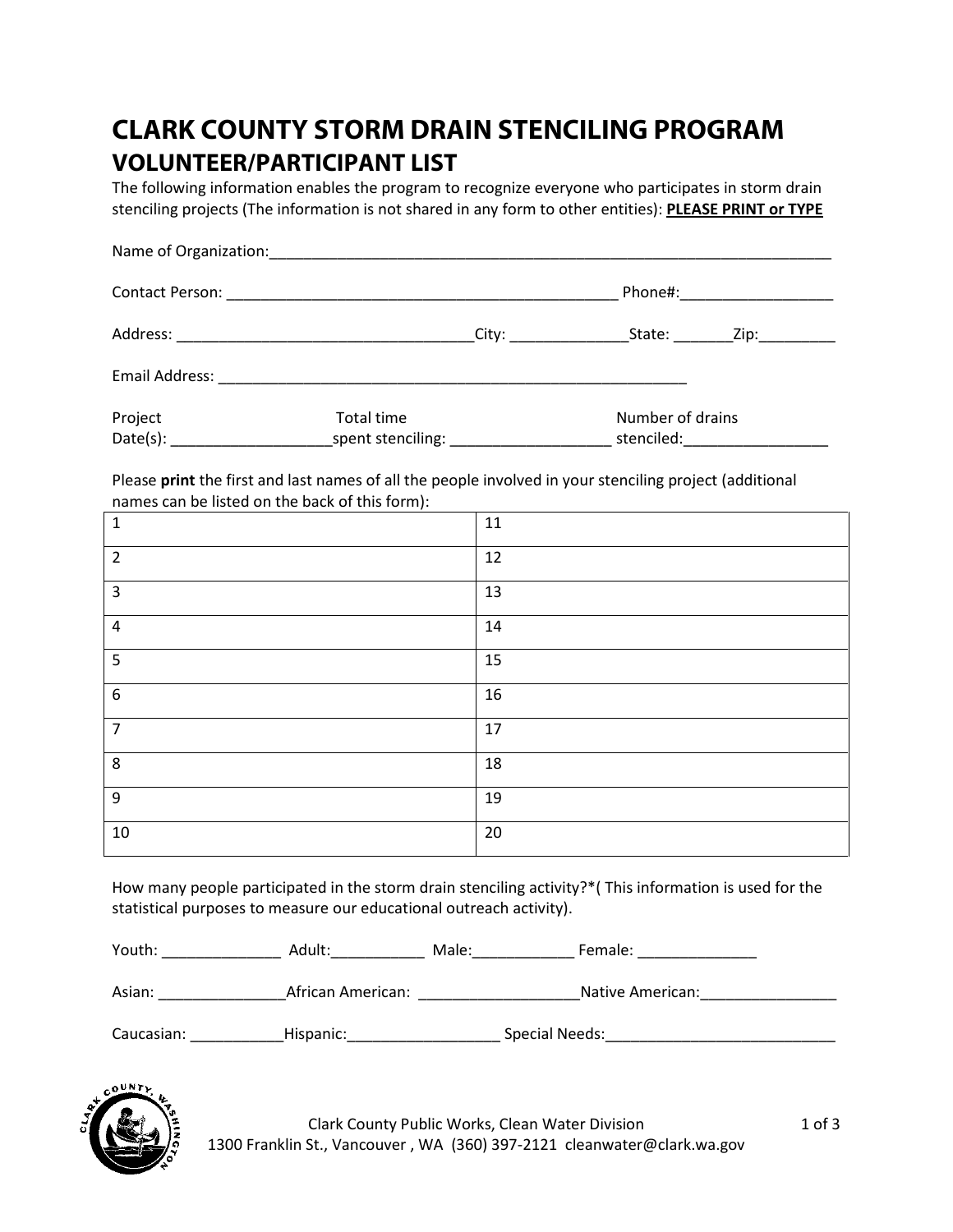# **STORM DRAIN STENCILING PROGRAM PARTICIPANT /VOLUNTEER REGISTRATION AND PERMISSION FORM PLEASE PRINT LEGIBLY**

|          | Participant/Volunteer Name:                                                                                                                                                                                                    |        |  |
|----------|--------------------------------------------------------------------------------------------------------------------------------------------------------------------------------------------------------------------------------|--------|--|
|          | Organization or Group (if applicable): Demonstration of Group (if applicable) and the Contract of Contract of Contract of Contract of Contract of Contract of Contract of Contract of Contract of Contract of Contract of Cont |        |  |
| Address: |                                                                                                                                                                                                                                | City:  |  |
| State:   | Zip Code:                                                                                                                                                                                                                      | Email: |  |

In signing this release, and in consideration of voluntary participation in the Storm Drain Stenciling project (heareafter called the "Project") for myself and/or that of any person(s) in my care, I agree to hold the Clark County Clean Water Division and their employees, associated agents and volunteers, harmless for any damage or liability arising from participation in the Project. In addition, permission is granted for picture taking that may be used for publicity purposes for the program without compensation.

### **Signature of Participant/Volunteer** or Parent/Guardian (*if under the age of 18*)

**Printed Name**\_\_\_\_\_\_\_\_\_\_\_\_\_\_\_\_\_\_\_\_\_\_\_\_\_\_\_\_\_\_

**Note:** The Storm Drain Stenciling Program requires that all participants/volunteers involved in storm drain stenciling activity submit a signed Participant/Volunteer Registration Permission and Release Form prior to engaging in stenciling activity.

## **MAKE A COPY OF THIS FORM FOR EACH PARTICIPANT TO SIGN PRIOR TO STARTING PROJECT**

**Submit all participant forms to Clark County**